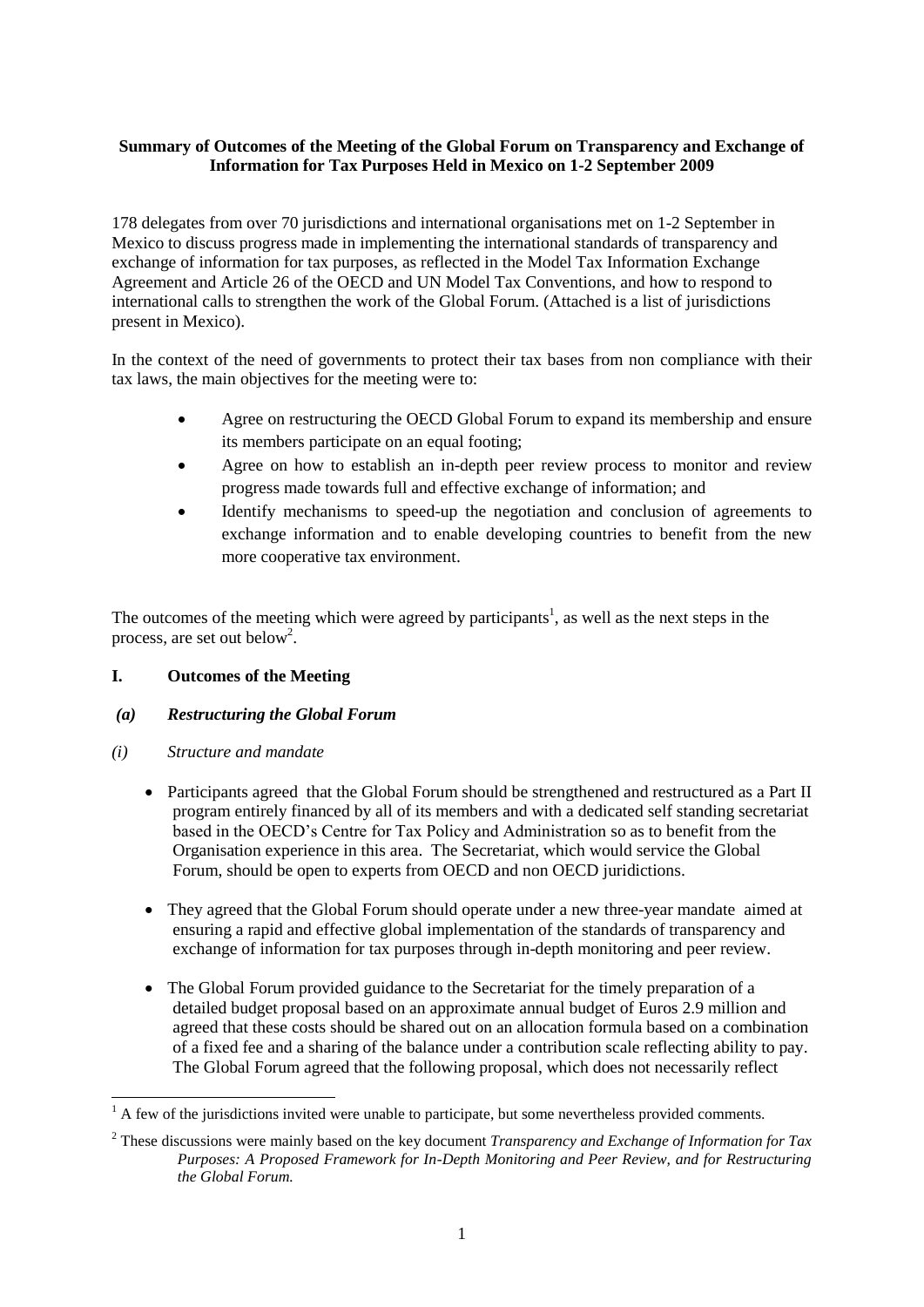consensus, should be further examined. There would be a fixed fee amounting to 15000 Euros for each jurisdiction. The remaining funding would be shared based on a GNP based scale, taking into account an abatment per inhabitant (see more details in Annex).

- All OECD, G20 and other jurisdictions covered by the 2009 Assessment should be invited to be members of the Global Forum<sup>3</sup>. All members will participate in the Global Forum on an equal footing.
- Other jurisdictions will also be invited to participate in the work of the Global Forum with the possibility to become members if they commit to implement the standards and accept to be reviewed. Relevant international organisations will also be invited as observers.
- The structure and the mandate will be reviewed at the end of the first mandate.

## *(ii) Decision-making and Governance*

- The Global Forum will be the decision-making body.
- The Global Forum will continue to operate by consensus. However, peer reviews would require an approach to consensus that ensures that no one jurisdiction can block the adoption or publication of a review. Nevertheless, every effort should be made to arrive at a consensus and the views of the jurisdiction would be fully noted.
- The Global Forum shall be assisted by a Steering Group which will prepare and guide its future work.
- The Global Forum elected Australia (Mike Rawstron) as the Chair of the Global Forum, and China, Germany and Bermuda as the Vice Chairs. It also elected France (Francois d'Aubert) as Chair of the Peer Review Group and India, Japan, Singapore and Jersey as Vice Chairs. The other members of the steering group will be Brazil, Cayman Islands, South Africa, Switzerland, United Kingdom and the United States of America.

### *(b) Establishing a robust and comprehensive monitoring and peer review process*

- In order to carry out an in-depth monitoring and peer review of the implementation of the standards of transparency and exchange of information for tax purposes, the Global Forum agreed on the setting up of a Peer Review Group (PRG) to develop the methodology and detailed terms of reference for a robust, transparent and accelerated process.
- The terms of reference will be based on the proposals set out in the framework paper for more in depth monitoring and peer review as discussed at the meeting. There will be two phases for the peer review. Phase 1, which will examine the legal and regulatory framework in each jurisdiction, will begin early in 2010 and will be completed for all members within the initial three-year mandate. Phase 2, which will also begin early in 2010, will evaluate the implementation of the standards in practice. The Global Forum agreed that all members and relevant non member jurisdictions will be covered by Phase 1 and Phase 2 reviews. The Peer review Group will propose the scheduling of jurisdictions to be reviewed under phase 2.

<sup>1</sup>  $3$  As the European Comission takes part in the work of the OECD on all levels, it would become a participant in the Global Forum.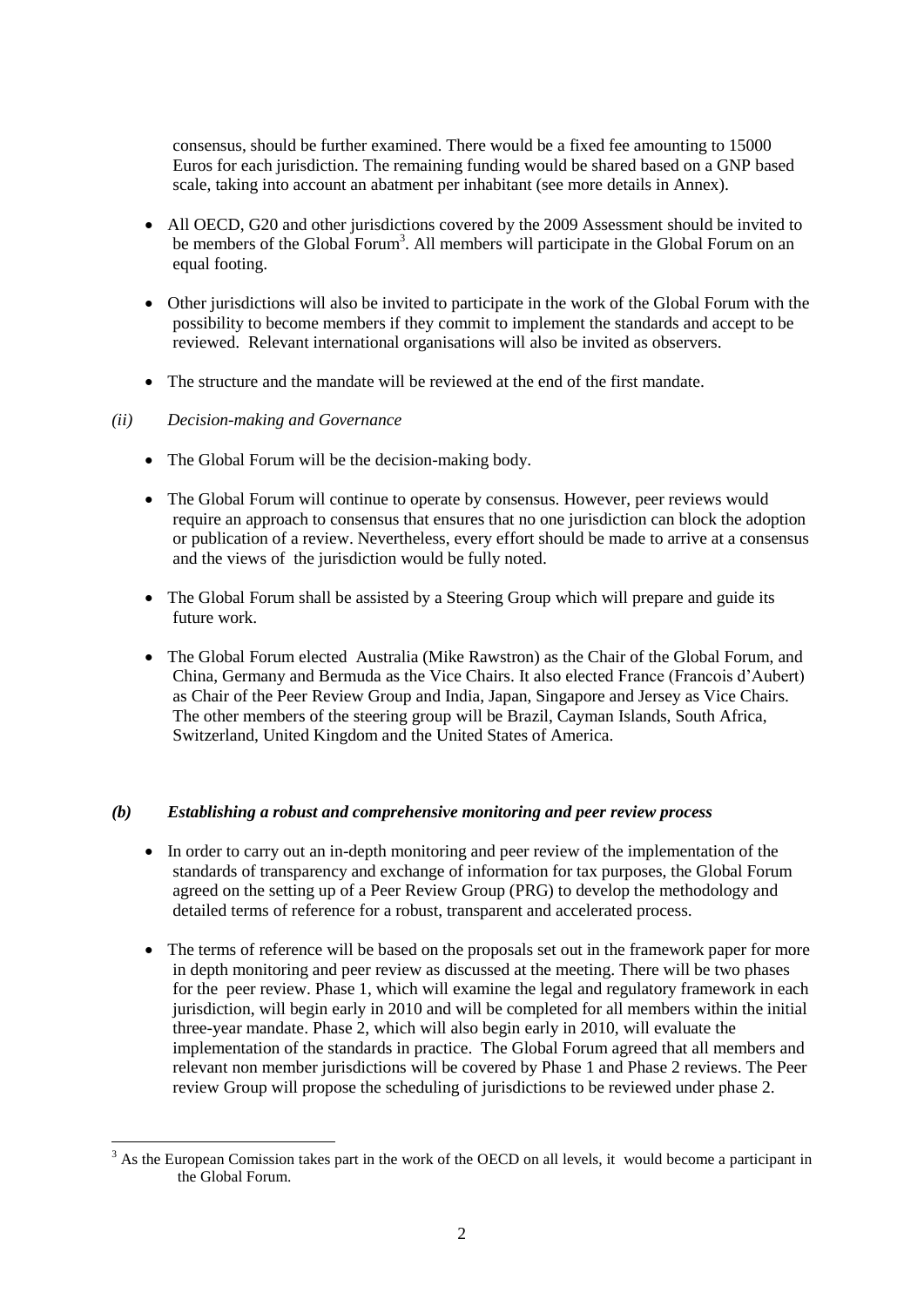- Contrary to phase 2 reviews, phase 1 reviews would not normally require on site visits.
- In addition to the two phases of the peer review, the Global Forum will monitor legal instruments for exchange of information (e.g. double taxation treaties and tax information exchange agreements (TIEAs)). Such monitoring will now be continuous and cover both Global Forum members and relevant non-member jurisdictions, identifying and distinguishing between agreements in force and agreements signed but not in force. It will focus on whether these agreements meet the standard. The first report is expected by December 2009.
- The Global Forum will continue to publish its annual updates and will issue the schedule of its upcoming reviews.
- The whole monitoring and peer review process will be an ongoing exercise. Evaluation reports will be published after adoption by the Global Forum. Jurisdictions will be expected to act on any recommendations in the review and to report back to the Global Forum on actions taken.
- The Peer Review Group will develop more detailed guidance on how to implement these conclusions.
- *(c) Speeding up the process of negotiating agreements*
- The Global Forum welcomes progress on three projects to accelerate the conclusion of information exchange agreements:
	- o Regional multilateral negotiations leading to the simultaneous signature of bilateral agreements;
	- o Guidance on the practical implementation of the multilateral version of the 2002 Model Agreement on Exchange of Information on Tax Matters;
	- o Exploration of the extension of an updated OECD-Council of Europe Multilateral Convention on Administrative Assistance in Tax Matters to more jurisdictions.
	- The Global Forum took would also continue to examine how the unilateral approach described in the background paper can be developed.

## *(d) Enhancing the capacities of developing countries*

- A report to the Global Forum early next year will examine how developing countries can be further integrated in and benefit from the Global Forum's work. Participants also noted that beyond the Global Forum, developing countries' tax administrations could benefit from capacity-building and they welcomed initiatives in this area by the EU, IMF, the OECD, World Bank and regional tax administrations as well as by members of the Global Forum.
- The Global Forum recognised that small financial centres may require technical assistance to implement the standards effectively. It encouraged the OECD, working with other relevant organisations, to develop concrete proposals by the end of 2009 on how this would be provided.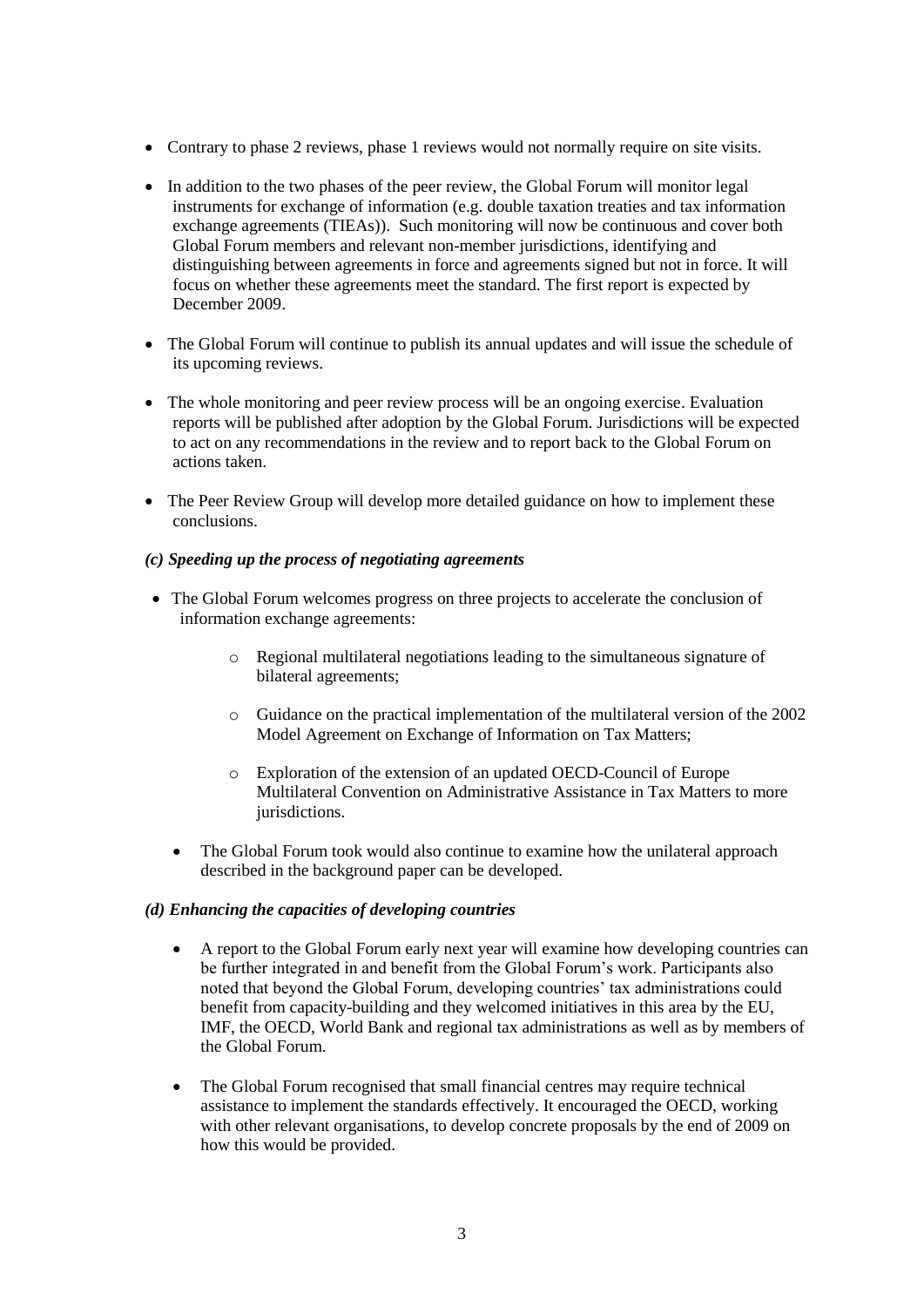## **II. Next Steps**

- A report to the G20 on the outcomes from the meeting was agreed upon and will now be submitted to the G20 Finance Ministers and leaders for the September 2009 meetings.
- The first meeting of the Peer Review Group will take place in October.
- The Global Forum agreed that the next meeting will take place before June 2010. At that meeting the Global Forum will review among other matters: (i) progress in the signing and entry into force of agreements; (ii) preliminary outcomes from Phase 1 of the peer review process; (iii) multilateral initiatives to improve the exchange of information; and (iv) a report from the Secretariat on how developing countries can be further integrated in and benefit from the Global Forum's work.
- In advance of the G20 Finance Ministers meeting in November, the Secretariat will submit a report to inform Ministers how multilateral tax information exchange agreements (TIEAs) work and what steps are necessary to accelerate full implementation of the standards.
- The Chair of the Global Forum will write to all the jurisdictions invited to Los Cabos to formally ask them to confirm their participation in the Global Forum by 21 September.
- The Secretary-General of the OECD will propose to the OECD Council to take the decision to establish the Global Forum along the lines described in this summary of outcomes.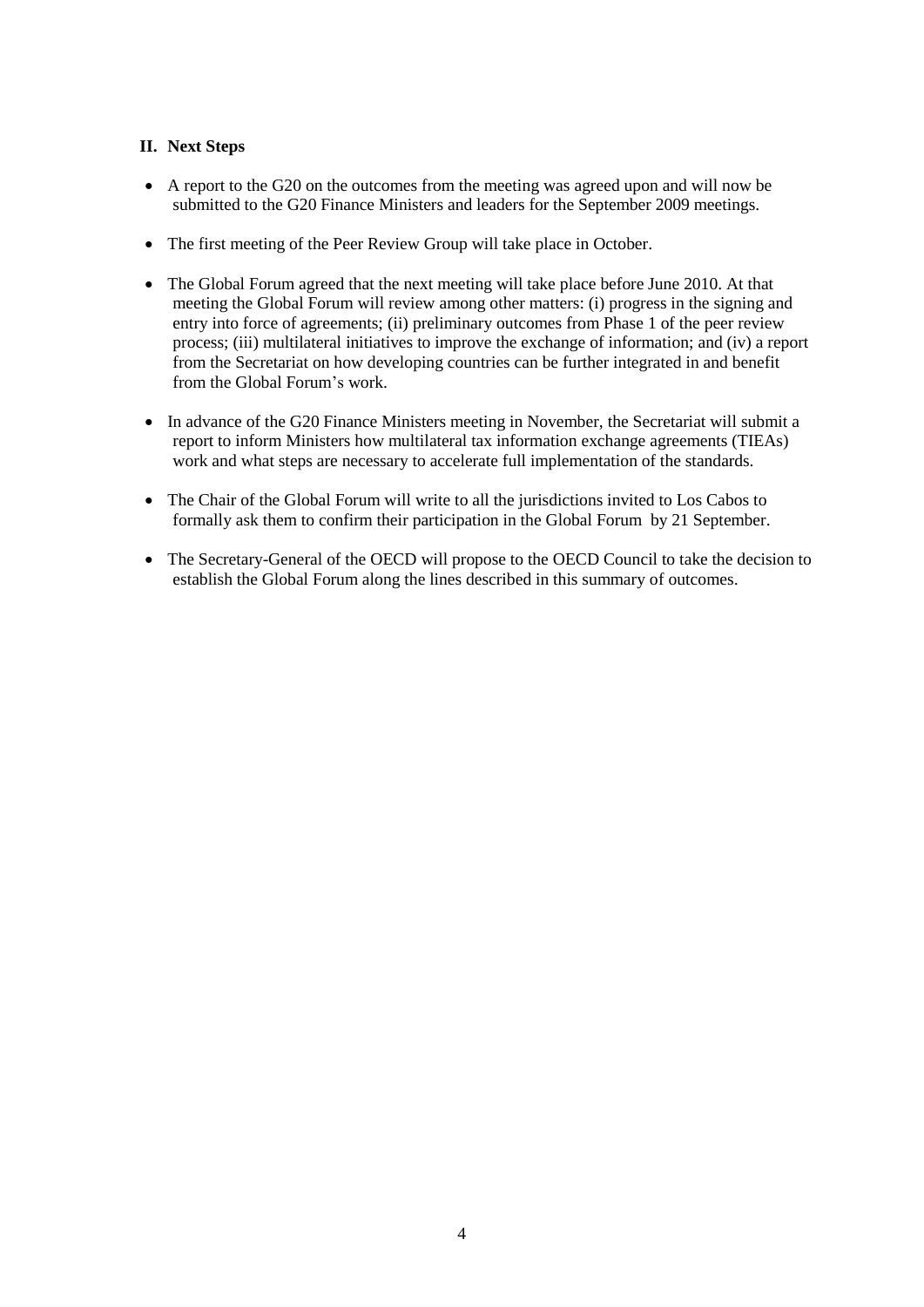#### Annex

Jurisdictions invited and participating in the meeting

Andorra Antigua and Barbuda Argentina Australia Austria Belgium Bermuda Brazil British Virgin Islands Canada Cayman Islands Chile Cook Islands Costa Rica Czech Republic Denmark Finland France Germany Gibraltar Guatemala Guernsey Hong Kong, China India Ireland Isle of Man Italy Japan Jersey Korea Liberia Liechtenstein Luxembourg Macau, China Malaysia Marshall Islands Mexico Monaco

**Netherlands** Netherlands Antilles New Zealand Panama People's Republic of China Philippines Poland Russian Federation Saint Kitts and Nevis Saint Vincent and the Grenadines Samoa San Marino Seychelles Singapore Slovenia South Africa Spain Sweden Switzerland The Bahamas Turks and Caicos Islands United Kingdom United States Uruguay

#### **International Organisations**

European Bank for Reconstruction and Development European Commission Financial Action Task Force Inter-American Development Bank International Finance Corporation International Monetary Fund Organisation for Economic Co-operation and Development World Bank